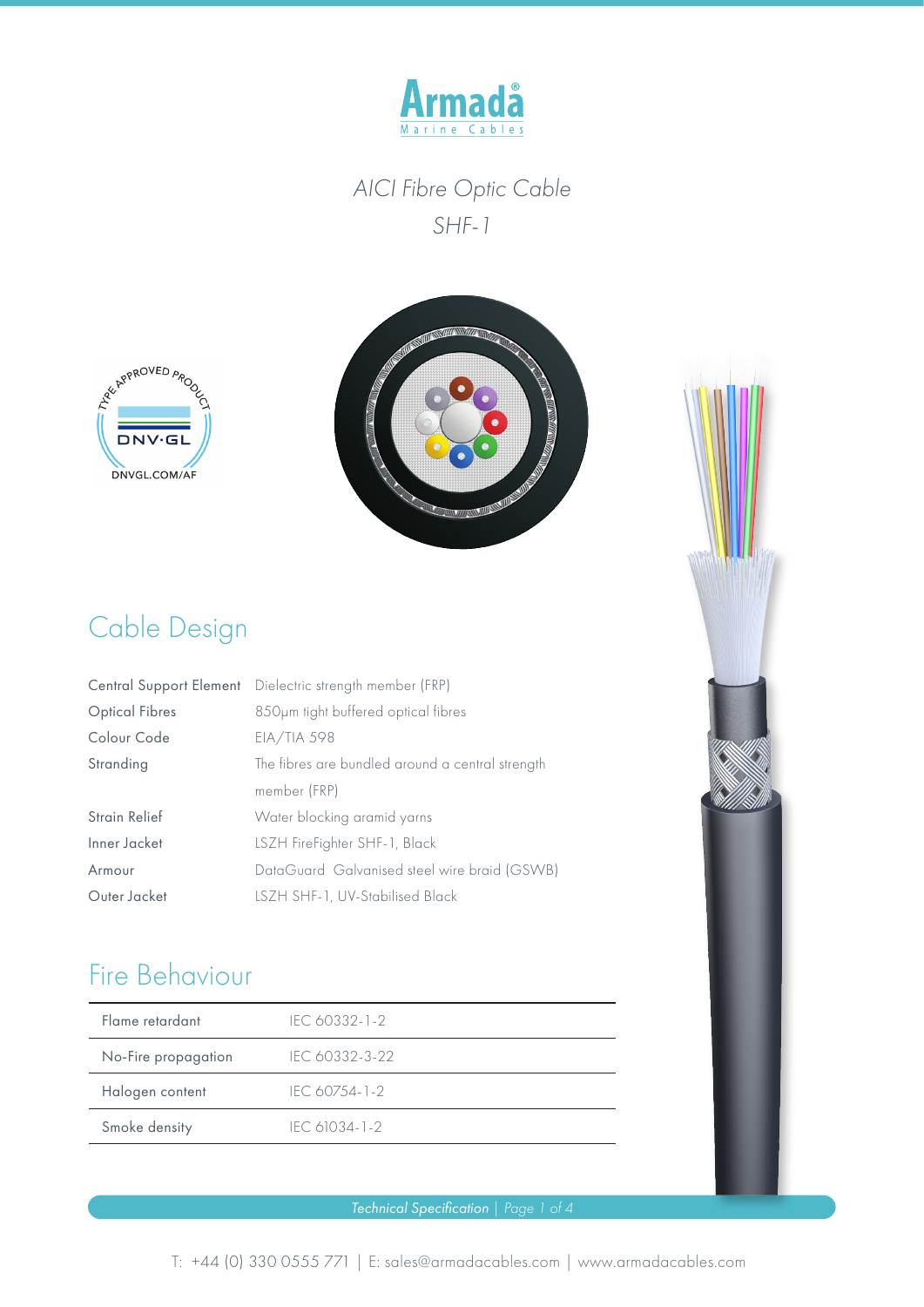

## Mechanical & Thermal Characteristics

| Tensile strength (max.) |              | see specification table            |  |
|-------------------------|--------------|------------------------------------|--|
| Bending Radius (min.)   | Static       | $10 \times \emptyset$              |  |
|                         | Dynamic      | $20 \times \emptyset$              |  |
| Crush resistance        | Operation    | 2000 N/100mm                       |  |
| Impact                  |              | 1 impacts, 25J                     |  |
| Torsion                 |              | $\pm$ 1 turns/ 1 m                 |  |
| Watertightness*         |              | $< 3 m/24$ hours                   |  |
| Temperature range       | Storage      | $-40^{\circ}$ C to $+70^{\circ}$ C |  |
|                         | Installation | $-10\degree$ C to $+70\degree$ C   |  |
|                         | Operating    | $-40^{\circ}$ C to $+70^{\circ}$ C |  |

*\* steel wire braid is not watertight*

## Specification

| No. of Fibres | <b>Tight Buffered</b><br>Diameter [µm] | Overall Diameter<br>[mm] | Weight<br>[kg/km] | Tensile Strangth<br>(Inst./Oper.) [N] |
|---------------|----------------------------------------|--------------------------|-------------------|---------------------------------------|
| $\mathcal{P}$ | $850 \pm 50$                           | 7,8                      | 88                | 500 / 200                             |
| 4             | $850 \pm 50$                           | 8,0                      | 98                | 600 / 240                             |
| 8             | $850 \pm 50$                           | 9,0                      | 110               | 800 / 350                             |
| 12            | $850 \pm 50$                           | 10,0                     | 130               | 1000 / 400                            |
| 16            | $850 \pm 50$                           | 10,5                     | 165               | 1000 / 400                            |
| 24            | $850 \pm 50$                           | 12,0                     | 190               | 1200 / 480                            |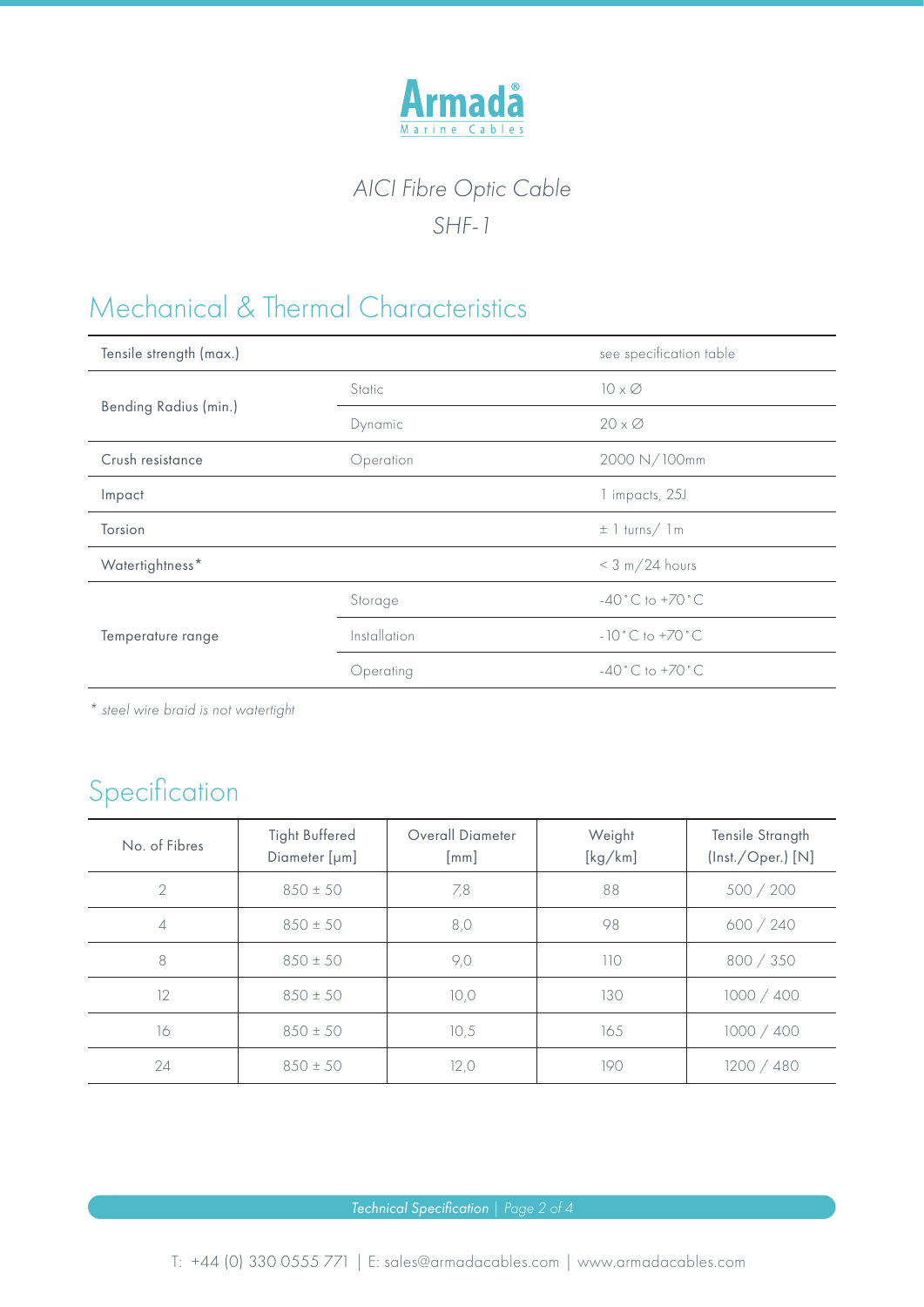

## Characteristics Of Optical Fibre Multimode 62,5/125 IEC 60793-2-10 A1b

| Core Diameter            |         | $62,5 \pm 3$      | μm             |
|--------------------------|---------|-------------------|----------------|
| <b>Cladding Diameter</b> |         | $125 \pm 2$       | µm             |
| <b>Coating Diameter</b>  |         | $245 \pm 10$      | µm             |
| Core non-circularity     |         | $\leq 6$          | $\%$           |
| Cladding non-circularity |         | $\leq 2$          | $\%$           |
| Numerical aperture       |         | $0,275 \pm 0,015$ |                |
| Attenuation              | 850 nm  | $\leq 3.5$        | dB/km          |
| Attenuation              | 1300 nm | $\leq$ 1,5        | dB/km          |
| Attenuation              | 850 nm  | Min. 200          | MHz • km       |
| Attenuation              | 1300 nm | Min. 500          | $MHz \cdot km$ |

# Characteristics of Optical Fibre MULTIMODE 50/125 IEC 60793-2-10 TYPE A1a.1

| Core diameter            |         | $50 \pm 3$     | μm        |
|--------------------------|---------|----------------|-----------|
| Cladding diameter        |         | $125 \pm 2$    | μm        |
| Coating diameter         |         | $245 \pm 10$   | <b>µm</b> |
| Core non-circularity     |         | $\leq 6$       | $\%$      |
| Cladding non-circularity |         | $\leq 2$       | $\%$      |
| Numerical aperture       |         | $0,2 \pm 0,02$ |           |
| Attenuation              | 850 nm  | $\leq 3$       | dB/km     |
| Attenuation              | 1300 nm | $\leq$ 0,8     | dB/km     |
| <b>Bandwidth</b>         | 850 nm  | Min. 500       | MHz • km  |
| <b>Bandwidth</b>         | 1300 nm | Min. 500       | MHz • km  |

*Technical Specification | Page 3 of 4*